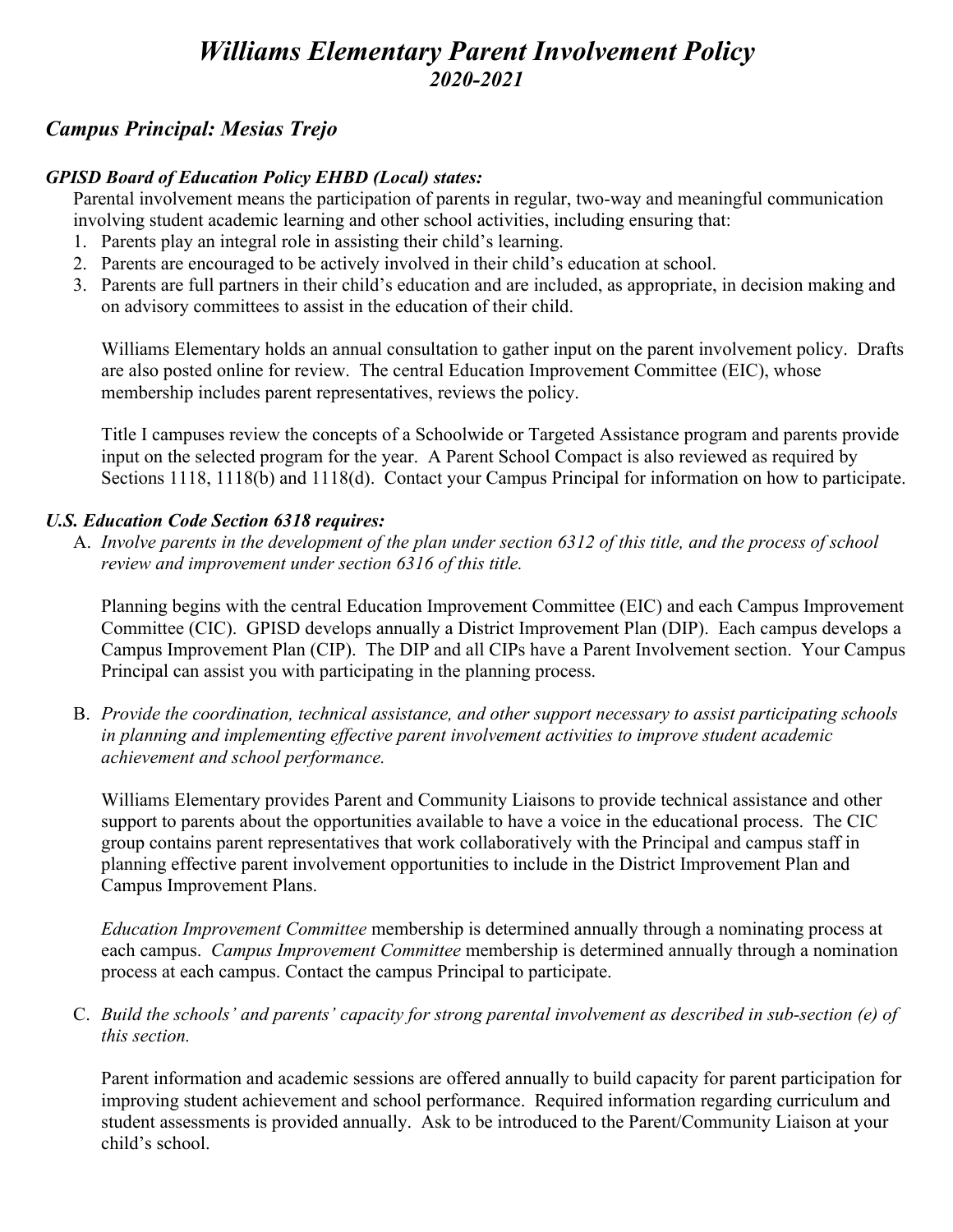Parents have the right to request information regarding qualifications of their child's teacher(s) at any time. Williams Elementary is required to notify parents if a teacher who is not highly qualified or properly certified is teaching their child for a period of four weeks or more.

Williams Elementary provides supplemental parent involvement services to Title I campuses via Learning Elevated for All Parents LEAP. The LEAP is designed to involve the family in the educational process. Activities encourage parents to actively participate in creating and implementing educational programs. Parents are served in the home language as necessary to ensure that all parents are aware of their right to be involved and informed.

**The LEAP are located at:** 525 NE 15<sup>th</sup> Street 760 Bardin Rd. Grand Prairie, TX. 75050 Grand Prairie TX, 75052 **Contact: Esmeralda Rodriguez, 972-343-6114**

D. *Coordinate and integrate parent involvement strategies with Title I, Special Education, Early Childhood Education and other preschool programs.*

The Comprehensive Needs Assessment (CNA) process ensures the coordination of programs. Parents of young children and well as any special needs students, or students at risk of dropping out of school are encouraged to participate in the development of instructional strategies though the CNA process and by participating in the CIC. A Parent School Compact is designed collaboratively and distributed for signature for all parents in Title I campuses. In addition, Title I campuses review the full program, Schoolwide or Targeted Assistance, with parents annually for input.

E. *Conduct, with the involvement of parents, an annual evaluation of the content and effectiveness of the parental involvement policy in improving the academic quality of the schools served. Include identifying barriers to greater participation by parents and use the findings to design improvement strategies and to revise, if necessary, the Parental Involvement Policy. The evaluation should address parents who are economically disadvantaged, disabled, Limited English Proficient, limited literacy or of a racial or ethnic minority.*

#### GPISD administers an annual Parent Involvement Survey. **Contact: Esmeralda Rodriguez, 972-343-6114**

F. *Involve parents in the activities of the schools.*

Volunteer to participate in planning parent activities at your school. Join the Campus Improvement Committee at your school. Ask the Principal or the Parent/Community Liaison, Rosanelda Foo, for a calendar of parent meetings or educational sessions. Join the Parent Teacher Association. Learn to access your child's information via GPISD Skyward computer classes All Pro Dads Educational Health Fair Donuts with Dads Ask for assistance at your school or at LEAP.

The GPISD Parent Involvement Policy Description is developed and reviewed jointly with parents and community members via the Education Improvement Committee and meaningful consultations with parents to address programs, activities and procedures for parental involvement. The GPISD Parent Involvement Policy Description is placed on the District's website and is included in the GPISD District Improvement Plan. Printed copies in English and Spanish are posted at each campus.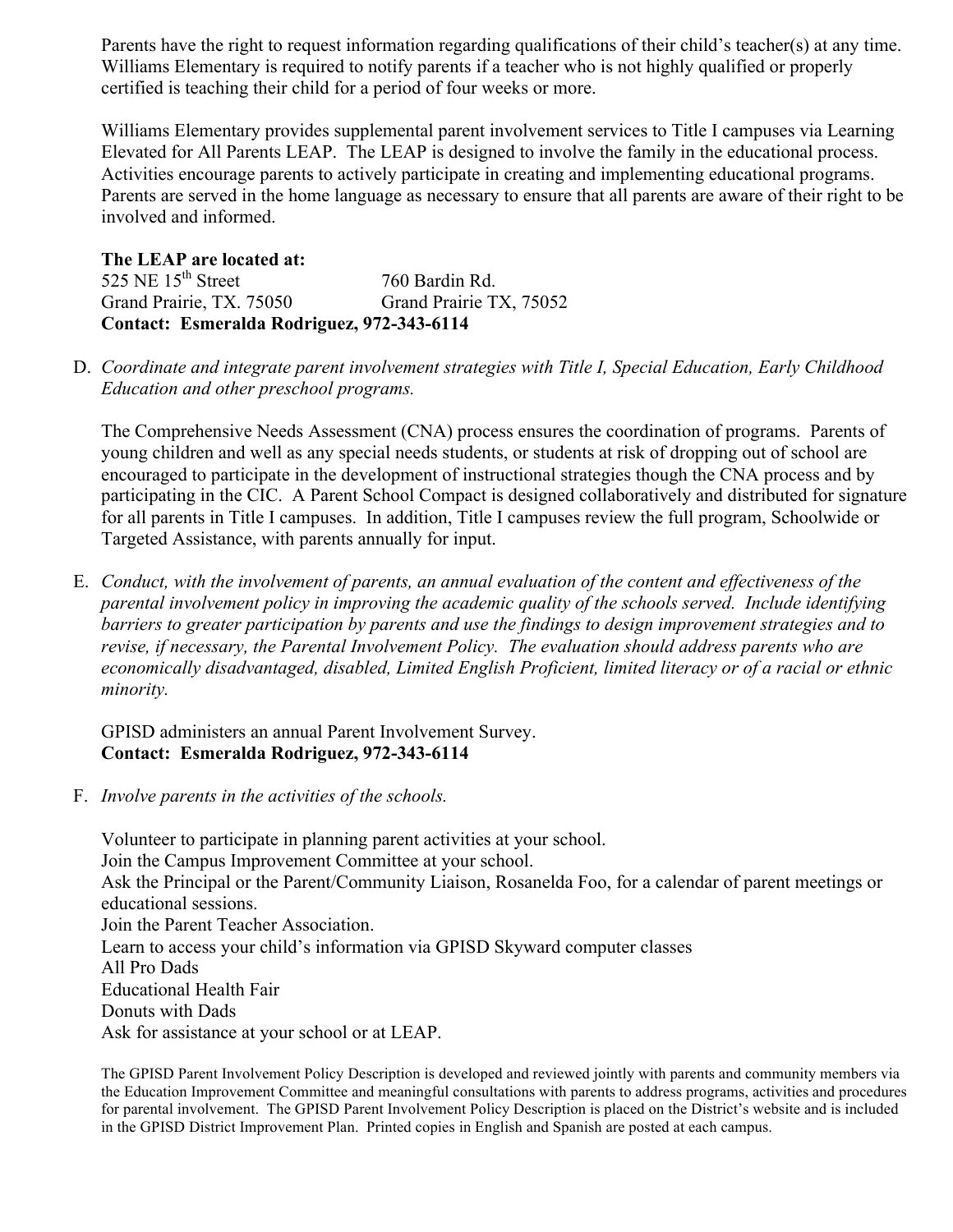# *Escuela Primaria Williams Póliza para la Participación de los Padres 2019-2020*

## *Director de la Escuela: Ami Potts*

### *La política de la Mesa Directiva de GPISD (Local) declara:*

Participación de los padres significa la participación de los padres en comunicación regular, de dos vías y significativa acerca del aprendizaje académico y otras actividades escolares, incluyendo asegurar que:

- 4. Los padres jueguen un rol integral en apoyar el aprendizaje de sus hijos.
- 5. Se les anime a los padres a participar activamente en la educación de sus hijos en la escuela.
- 6. Los padres sean socios de pleno derecho en la educación de sus hijos y sean incluidos, según sea apropiado, en tomar decisiones y participar en los comités asesores en la educación de su hijo.

La Primaria Williams lleva a cabo una sesión consultiva anual para reunir información sobre la política de participación de los padres. También se publican en línea los borradores para su revisión. El Comité de Mejoras de Educación principal (EIC por sus siglas en inglés), cuya membresía incluye representantes de los padres, revisa la política.

Los planteles de Título I revisan los conceptos de los programas de asistencia a nivel escolar o de ayuda específica y los padres proveen aportaciones en el programa elegido para el ciclo escolar. También se revisa un Acuerdo Entre Padres y la Escuela como se requiere en las secciones 1118, 1118(b) and 1118(d). Comuníquese con el director de su plantel para información de cómo participar.

#### *La Sección 6318 del Código de Educación de EE.UU. requiere:*

G. *Involucrar a los padres en el desarrollo del plan bajo sección 6312 de este título, y el proceso de revisión escolar y mejoras bajo Sección 6316 de este título.* 

La planificación da inicio con el Comité de Mejoras de la Educación (EIC por sus siglas en inglés) y cada Comité de Mejoras al Campus (CIC). GPISD anualmente desarrolla un Plan de Mejoras al Distrito (DIP). Cada campus desarrolla un Plan de Mejoras al Campus (CIP). El DIP y todos los CIPs tienen una sección sobre la involucración de los padres. El director de su campus puede asistirle en participar en el proceso de planificación.

H. *Proveer la coordinación, ayuda técnica, y otros apoyos necesarios para asistir a las escuelas participantes en planear e implementar actividades eficaces de participación de los padres para mejorar los logros académicos y el rendimiento escolar.* 

La Primaria Williams provee enlaces de padres/comunidad para ofrecer ayuda técnica y otros tipos de apoyo a los padres acerca de las oportunidades disponibles para tener una voz en el proceso educativo. El CIC tienen representantes de los padres que trabajan colaborativamente con el director y el personal escolar en planear oportunidades para la participación de los padres los cuales se incluyen en el Plan de Mejoras del Distrito y Planes de Mejoras de los Campus.

*La membresía del Comité de Mejoras de la Educación* se determina anualmente a través de un proceso de nominación en cada escuela. Se determina anualmente los miembros del Comité de Mejoras del Campus a través de un proceso de nominación en cada escuela. Póngase en contacto con el director de la escuela para participar.

I. *Desarrollar la capacidad de las escuelas y padres para participación fuerte como se describe en la subsección (e)* de esta sección.

Información para los padres y las sesiones académicas se ofrecen anualmente para fomentar la capacidad de participación de los padres para mejorar el rendimiento de los estudiantes y el desempeño escolar. La información requerida en relación con el currículo y evaluaciones de los estudiantes se ofrece anualmente. Pida ser presentado al enlace de padres/comunidad en la escuela de su hijo.